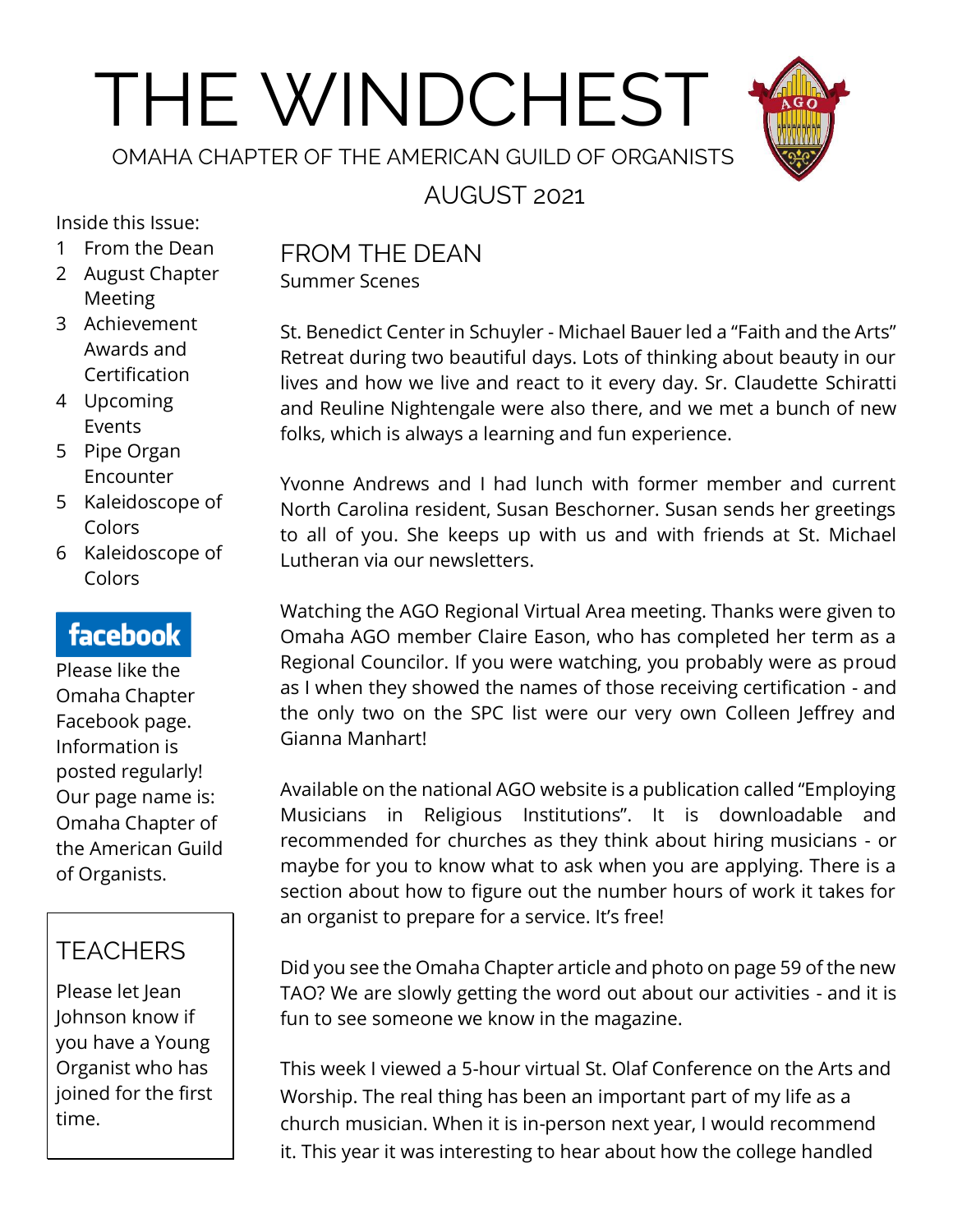#### FREE MEMBERSHIP

The AGO National Council is committed to membership recruitment, retention, and growth within our organization. During the Year of the Young Organist, July 1, 2021–June 30, 2022, any individual under the age of 30 can become a member or renew her/his membership for free as part of this program. Events and new initiatives will be held throughout the year.

Pandemic protocol and dealt with racial issues, being close to Minneapolis. We can do as they did in talking with choirs - listen - care enough about others that respect is shown. From that will come trust. Other thoughts - "we have a hunger for others and a need to belong" - "you can sing things you wouldn't say to someone" - "Jesus walked the streets and met the people". Dr. Marques Garrett, who is our presenter in February, had two compositions sung during the concerts. Beautiful works.

A committee has met to begin the work of mentoring some of our 19 to 30-year-old members. Marie Meyers, Steve Bartelt, Sr. Claudette Schirratti, and I have begun to get ideas on paper. Laura Scow will be joining with us also. After our work is typed up, it will be presented to the Board, and after adding suggestions from some of our teachers, will be offered to the membership. It is hoped this important work will begin this fall.

Kali Matz will be doing some of our communicating - thanks Kali! Communication will always be done through AGO channels. We realize that email is not used in communication by many today. When in doubt, check the website or use the old telephone to ask!

Don't forget to watch Marie Rubis Bauer on August 22 when she performs as part of the Organ Historical Society Virtual Conference. You have received details and the info is in the TAO. Congrats Marie!

Blessings and peace, *Jean Johnson,* Dean



**OMAHA CHAPTER** AMERICAN GUILD OF ORGANISTS

August 21, 2021 at 10:30 a.m. **Certification Seminar** via ZOOM presented by Sr. Claudette Schiratti



Log-in details published in the August Windchest

Please find the Zoom link on our webpage at www.omahaago.org or use: [https://us02web.zoom.us/j/86493895495?pwd=MXg4UW9sRWlUOE1LRWE5c1dBMl](https://us02web.zoom.us/j/86493895495?pwd=MXg4UW9sRWlUOE1LRWE5c1dBMlI1dz09) [I1dz09](https://us02web.zoom.us/j/86493895495?pwd=MXg4UW9sRWlUOE1LRWE5c1dBMlI1dz09)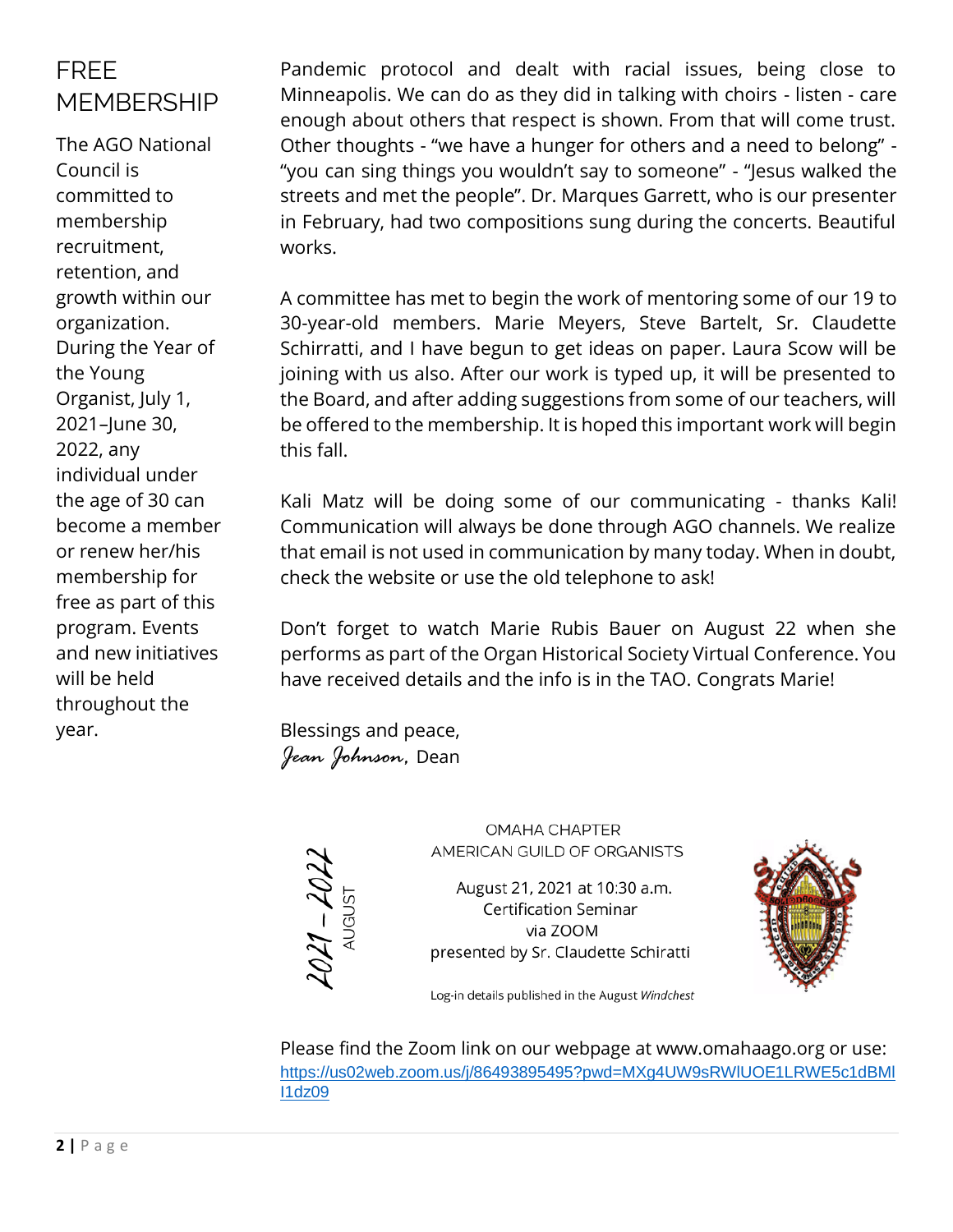#### YOUNG. **ORGANISTS**

Young Organists are encouraged to check out: [www.yearofth](http://www.yearoftheyoungorganist.com/) [eyoungorganist.co](http://www.yearoftheyoungorganist.com/) [m](http://www.yearoftheyoungorganist.com/) for program information, read about other Young Organists and see articles by Young Organists.

## 2021-2022 OMAHA AGO EVENTS

Omaha AGO Chapter events are posted on the chapter website at [www.omahaago.or](http://www.omahaago.org/) [g.](http://www.omahaago.org/) The next upcoming event will be on the home page and all of the season events are listed under the "Events" page.

#### AGO ACHIEVEMENT AWARDS AND CERTIFICATION

Have you noticed the requirements and deadlines for the AGO

Certification program that are in the July, 2021 issue of TAO?

Which Certificate are you looking at pursuing?

If you have questions about the certification process, please join the August 21 zoom at 10:30 - noon. You can also send questions to me ahead of time at cschiratti1@gmail.com to be sure that I cover your concern.

The zoom will begin with a few minutes talking about the AGO Achievement Awards which are free and administered by the local chapter.

Professional development is always a good idea to pursue.

Sr. Claudette Schiratti, RSM, AAGO Omaha AGO Certification Chair

#### JAN KRAYBILL RECITAL

Installation and tonal finishing of the new organ at St. Wenceslaus Catholic Church in Omaha, Nebraska, is complete! In order to fill this large space with sound, a new organ is placed in three locations: the main organ behind the Sanctuary, the Antiphonal, with a horizontal trumpet, at the back of the Nave, and the Ancillary division behind the choir loft. Dr. Jan Kraybill will play the dedicatory recital on Sunday,

September 26, at 7:00 p.m.

Photos: Sébastien Kardos Casavant Frères

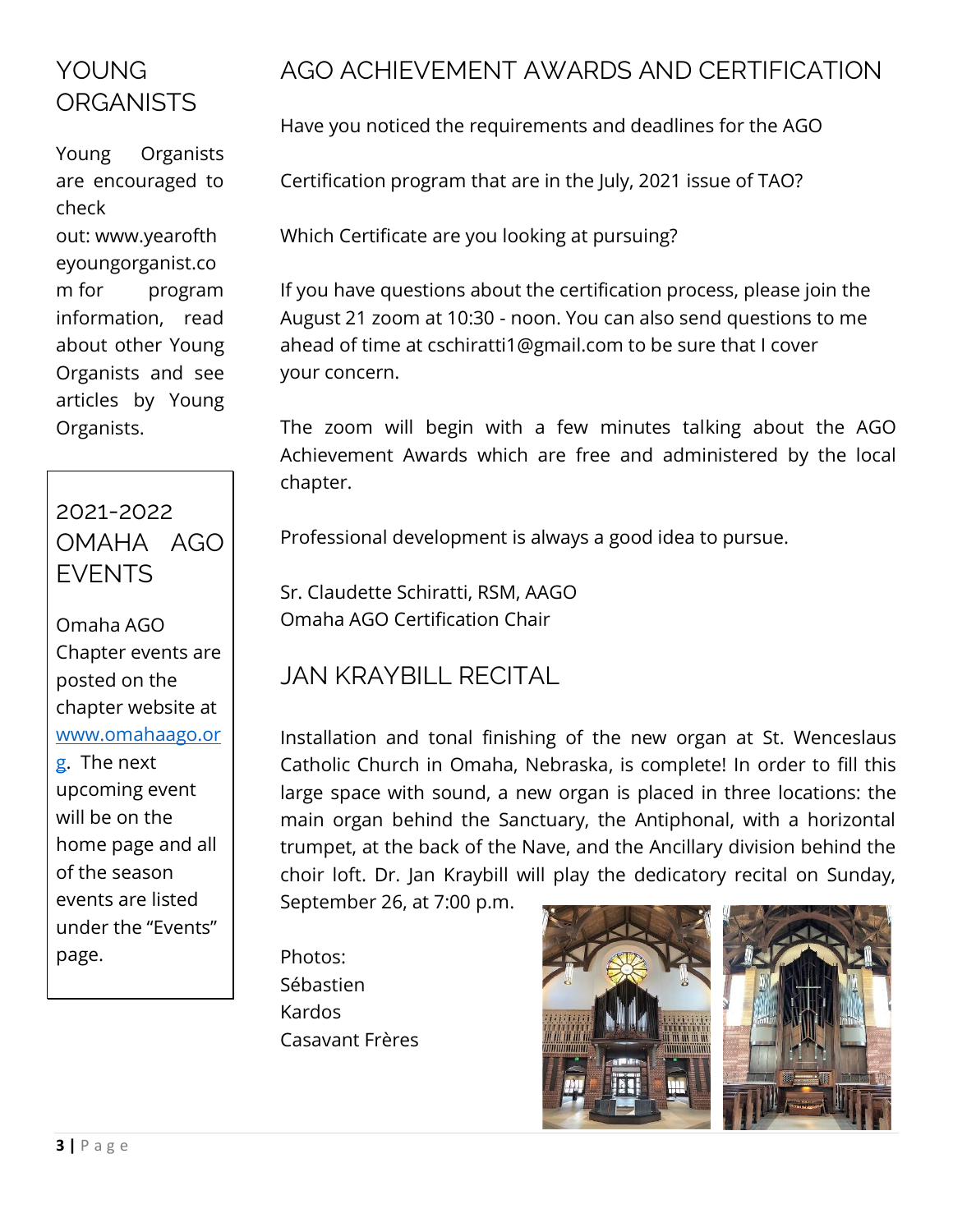#### BEAUTY AND **HOPE CONCERTS**

Marie Rubis Bauer will continue the Beauty and Hope concerts at St. Cecilia Cathedral post-pandemic on the first Friday of each month. Programs will also be presented on selected first Friday evenings.

#### FINANCIAL UPDATE

An Omaha Chapter financial report was emailed to you all recently. If you have questions please ask David McCain, Treasurer.

#### UPCOMING CHAPTER EVENTS

August 11: Certification Seminar. Seminar will be conducted on Zoom. Coordinator is Sister Claudette Schiratti. Interested participants are asked to contact Sister Claudette at [cschiratti1@gmail.com.](mailto:cschiratti1@gmail.com) Please find the Zoom link on our webpage at www.omahaago.org or use: [https://us02web.zoom.us/j/86493895495?pwd=MXg4UW9sRWlUOE1LR](https://us02web.zoom.us/j/86493895495?pwd=MXg4UW9sRWlUOE1LRWE5c1dBMlI1dz09) [WE5c1dBMlI1dz09](https://us02web.zoom.us/j/86493895495?pwd=MXg4UW9sRWlUOE1LRWE5c1dBMlI1dz09)

September 12: Fall Kickoff. Together again with lots of conversation and mixing, good food, a chapter update from our Dean Jean Johnson, and a sampling of recent organ compositions by Steve Bouma. Event begins at 5:00 p.m. in the Parlor of First Central Congregational Church, 421 S 36th St. (Note on parking: Church parking is east of the building. The large parking lot west of the building is a pay lot!) Enter through the door on the west side of the building in the courtyard. Reservations are a necessity to make sure you have a meal. RSVP to the chapter email: omahaago@gmail.com. Cost is \$10, payable at the door. You will also have the opportunity to donate to the chapter "Scholarship Fund." The chapter assisted three beginning organists this spring. Your generosity will enable the scholarship program to expand.

October 3: Recital by Mark Kurtz. Chapter member Mark Kurtz will present a recital at First United Methodist Church, 7020 Cass St. at 4:00 p.m. The recital will feature his composition, Re-Formations (after Bach). This award-winning composition was featured at the 2018 Kansas City AGO convention. Mark is planning to include some of his other compositions, as well as other classics.

November 13: Presentation by Tom Trenney. As life begins to approach "normalcy" in Nebraska, we all can profit by an inspirational pep talk, as only Tom can do. Tom serves at First Plymouth in Lincoln and is active in the Abendmusik program as well. We meet at St. Andrew's Episcopal Church, 925 S 84th St. at 10:00 a.m.

A postscript: If you have not yet watched the excellent virtual recital by many of our student organists, be sure to do so: https://youtu.be/ xSCEODn2A4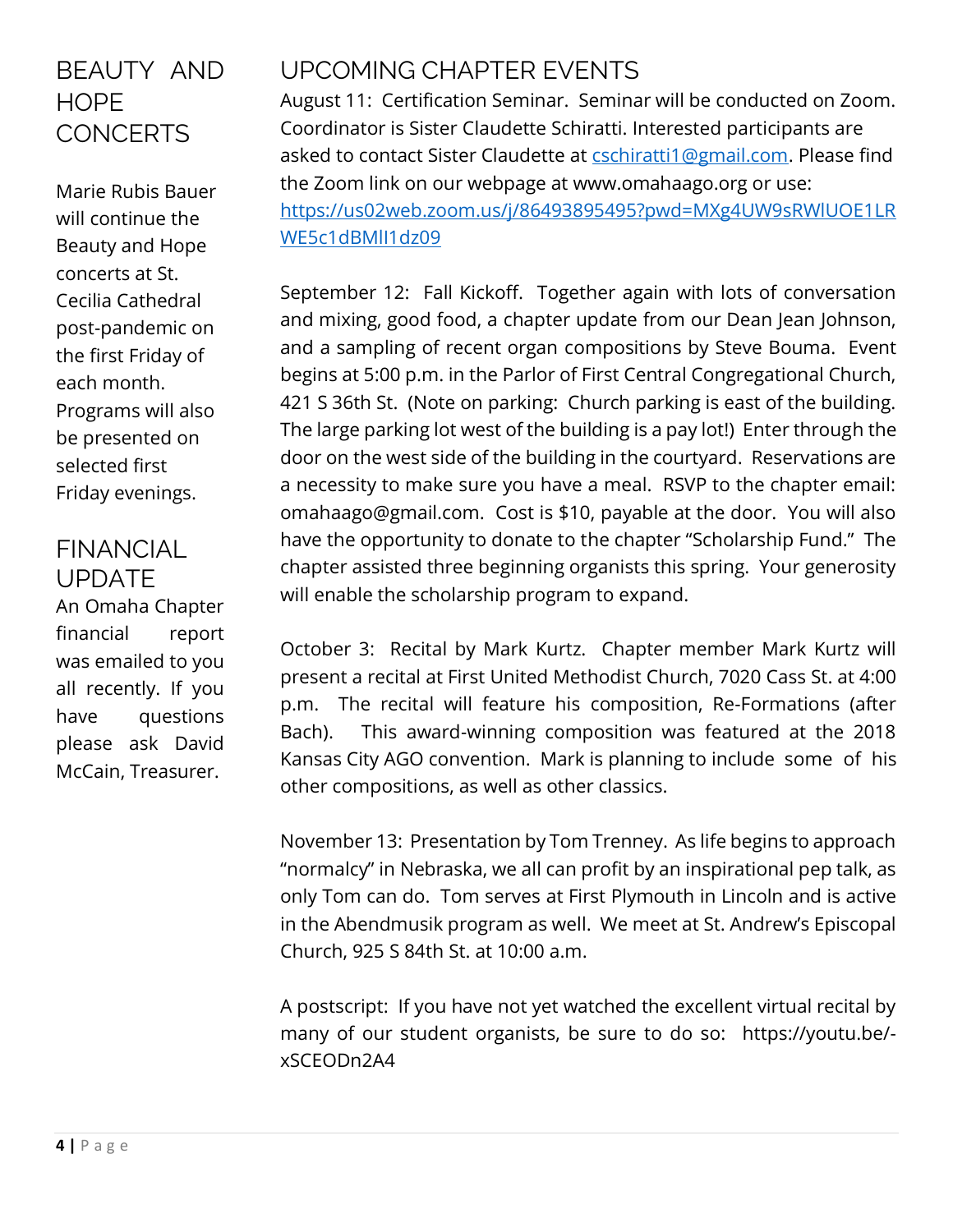



#### PIPE ORGAN ENCOUNTER

Work is well underway for the June 19-25, 2022 Pipe Organ Encounter in Omaha! Housing has been secured and a planning committee has been selected. Now we will move on to filling the committees, contacting churches and faculty, and planning the recitals and events for the week.

We are quite fortunate to have several fine instruments to feature, including two new organs. This will be a great opportunity to bring national attention to the Omaha Chapter and city of Omaha.

Please contact Jeff Hoffman at [omahaago@gmail.com](mailto:omahaago@gmail.com) or 402-317-8887 with questions or to volunteer to help!

#### KALEIDOSCOPE OF COLORS, A FESTIVAL OF PIPES

Excitement is building for the premiere of Kaleidoscope of Colors, A Festival of Pipes — five Sunday programs featuring fifteen instruments across fourteen states representing three centuries of organ building in America.

It's easy to watch. Go to<https://organhistoricalsociety.org/> and click the button that brings you to the program.

Daylight Time Each Sunday in August a new program will premier at 5pm Eastern. Each Sunday's program will remain on our YouTube channel through Thanksgiving.

Click here to purchase your copy of the festival program book today! <https://ohscatalog.org/kaleidoscope-of-colors-festival-program-book/>





#### **Darrow Pipe Organ LLC**

**Sales - Service - Renovation** Tom Darrow, owner (712) 301-5964 e-mail: darrowpipeorgan@gmail.com website: www.darrowpipeorgan.com 721 Pearl Street - Onawa, Iowa 51040-1428